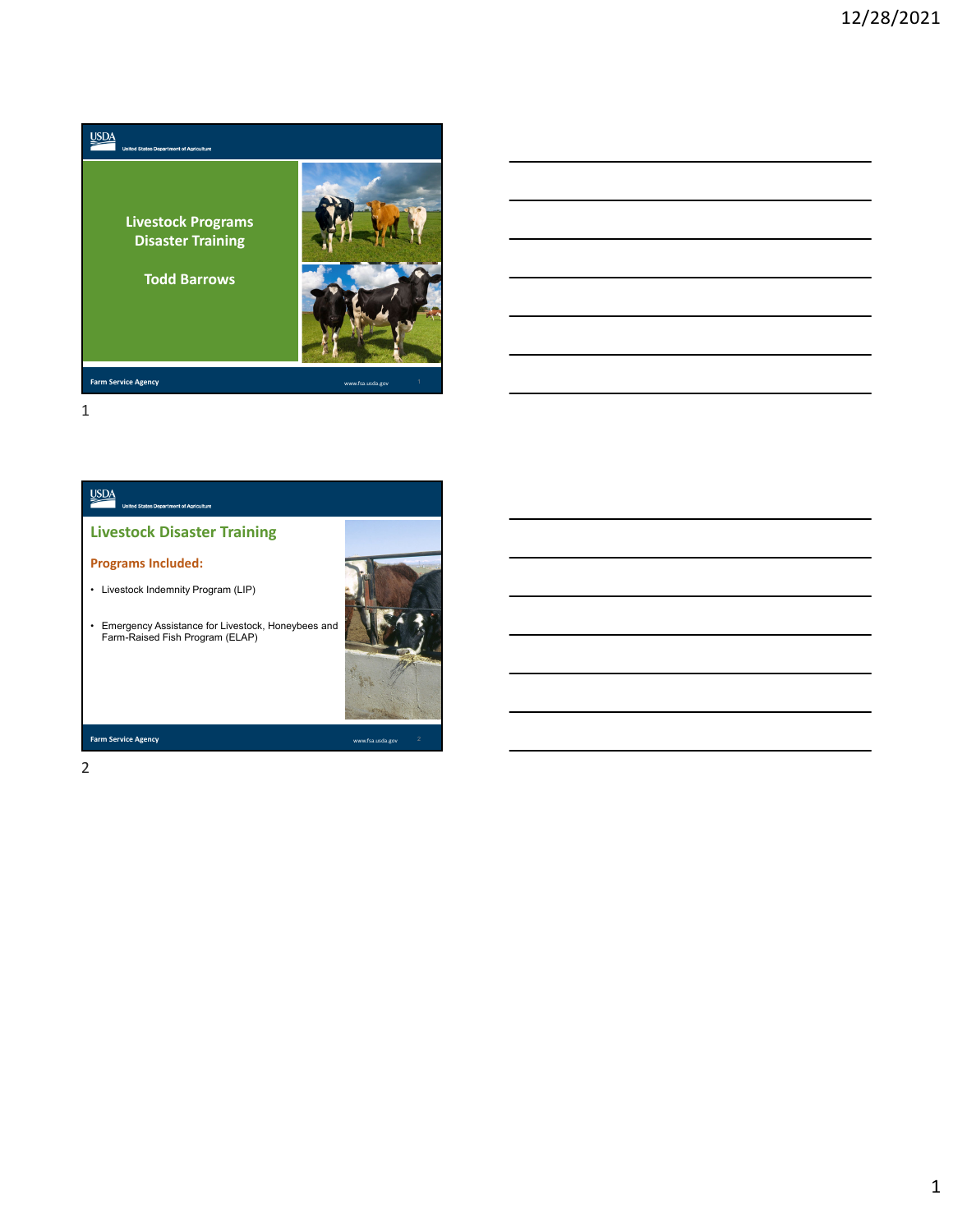**ELAP ‐ Livestock Eligible Producer & Eligible Loss Conditions**

.<br>Manazarta di Amerikano

**Todd Barrows**



**Farm Service Agency** 

 $\underline{\text{USDA}}$ 

70



#### **Farm Service Agency**

71

## $\underline{\text{USDA}}$

**Livestock ‐ Eligible Loss Conditions**

### **Eligible Adverse Weather Events**

- Wildfires on non-Federally managed grazing lands
- Other adverse weather as determined by the COC (same process as determining an eligible loss condition under LIP)

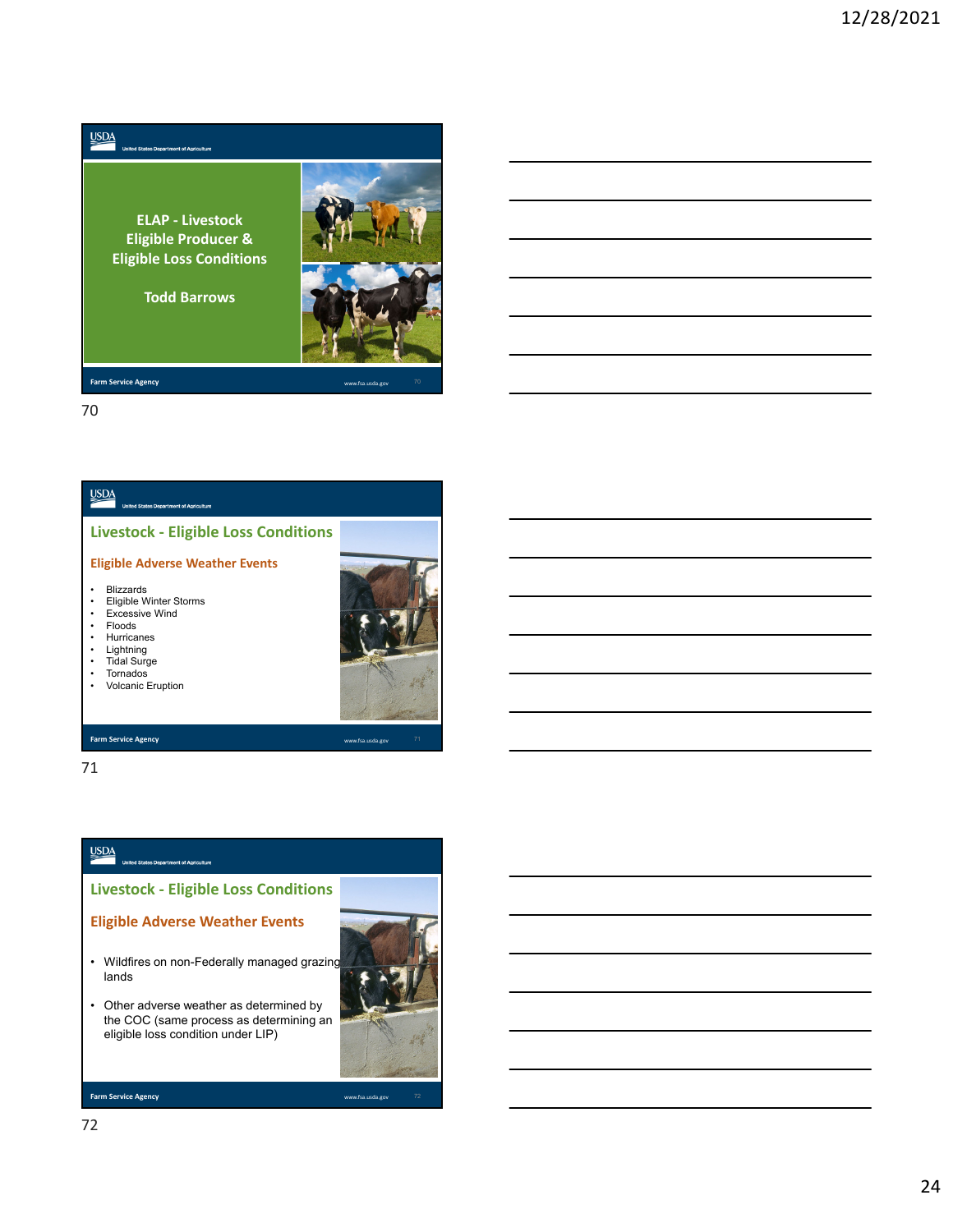# $\underline{\text{MSDA}}$

## **Eligible & Ineligible Livestock**

#### **Eligible Livestock for Feed Losses**

To be considered eligible livestock, livestock must meet all of the following conditions:

- Be grazing animals such as adult and weaned nonadult beef cattle, adult and weaned nonadult beefalo, adult and nonadult buffalo/bison, adult and weaned non adult dairy cattle, alpacas, deer, elk, emus, equine, goats, llamas, reindeer or sheep
- Be livestock that would normally have been grazing the eligible grazing land during the normal grazing period

73

# <u>USDA</u>

**Farm Service Agency** 

### **Eligible & Ineligible Livestock**

#### **Eligible Livestock for Feed Losses**

To be considered eligible livestock, livestock must meet all of the following conditions (continued):

• Be livestock that is owned, leased, purchased, under contract for purchase, or been raised by a contract grower or an eligible<br>livestock producer, during the 60 calendar days before the<br>beginning date of the eligible adverse weather condition

• Been maintained for commercial use as part of the producer's farming operation on the beginning date of the eligible adverse weather condition

**Farm Service Agency** 

74

# $\underline{\text{USDA}}$

## **Eligible & Ineligible Livestock**

#### **Ineligible Livestock for Feed Losses**

Animals not eligible for ELAP include, but are not limited to, the following:

- Livestock produced or maintained for reasons other than commercial use as part of a farming operation including, but not limited to, livestock produced or maintained for recreational purposes, such as:
- consumption by the owner, hunting, pets, pleasure, roping, show and used for sport.



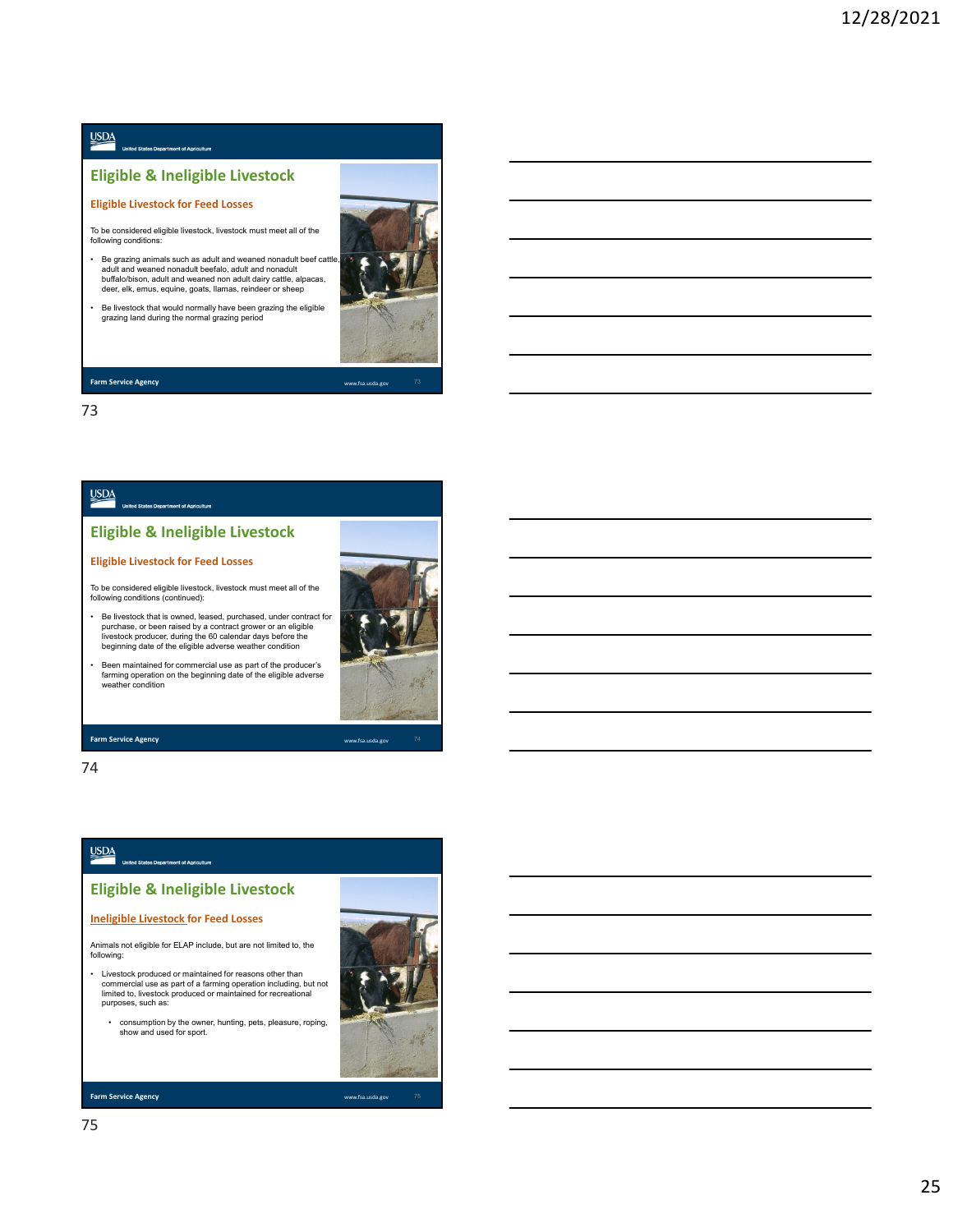





77

### $\underline{\text{USDA}}$

**ELAP – Livestock Feed Losses**

#### **Payment Calculations**

Based on a National Payment Factor 60% or 90% of the smaller of:

- Livestock producers' **actual cost of feed lost**
- Not to exceed 150 calendar days of feed costs for the eligible livestock
	- Except for feed losses due to fire, not to exceed 180 calendar days of feed cost for the eligible livestock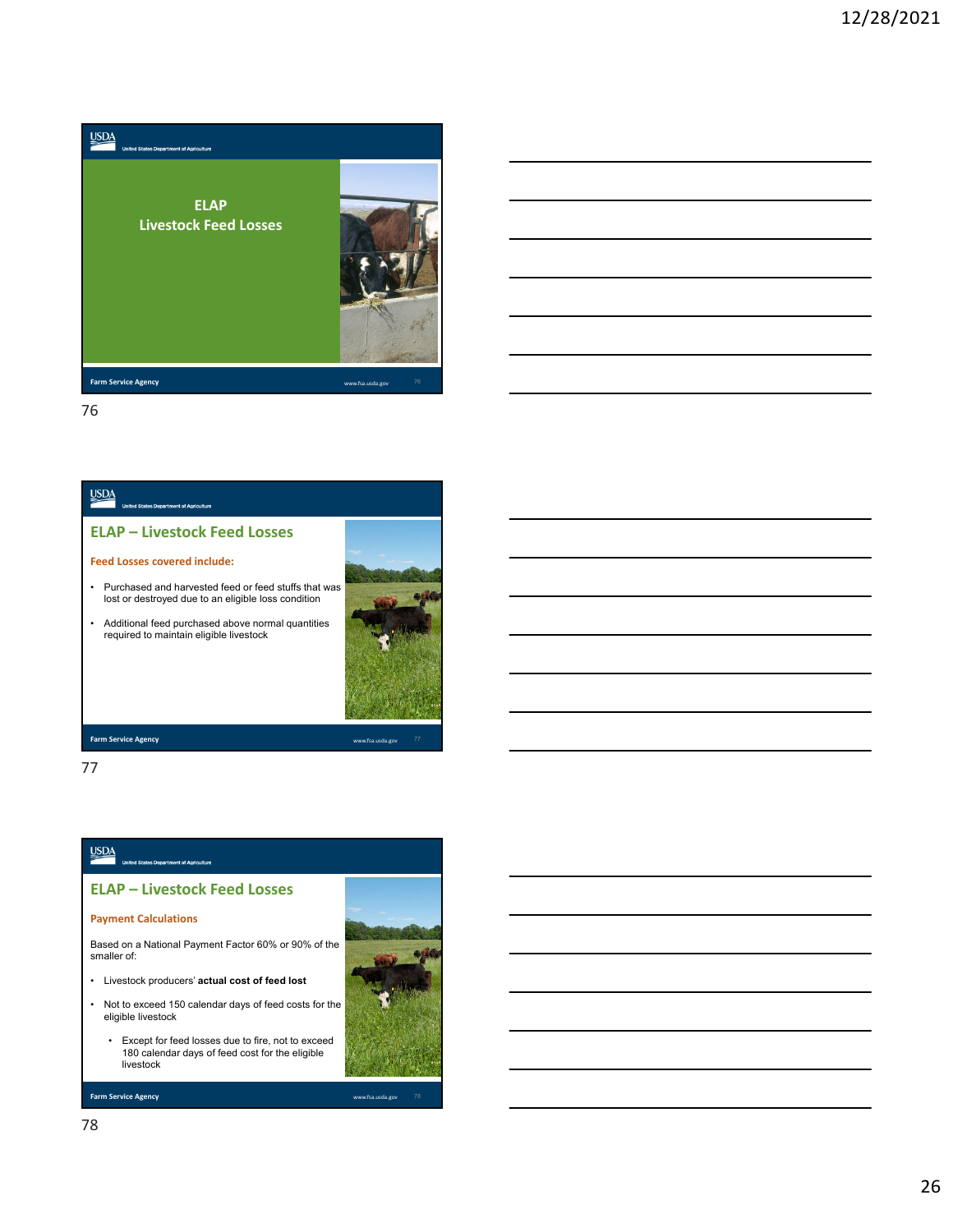# $\underline{\underline{\mathsf{USDA}}}$

## **Purchased Livestock Feed Losses**

#### **Required Documentation**

- Original receipts or summary purchase receipts from the vendor
	- Date-stamp original receipts
	- Copy and attach receipts to the CCC-851 ELAP Application



#### **Farm Service Agency**

79

## **USDA**

#### **Purchased Livestock Feed Losses**

#### **Required Documentation (Continued)**

- **Acceptable records**  verified by COC through an independent source.
- For receipts to be considered acceptable documentation, they must include:
	- Date of purchase
	- Name, address, & telephone number of vendor
	- Type and quantity Cost of feed purchased
	- Signature of vendor if not licensed
	-

#### **Farm Service Agency** www.fsa.usda.gov

80

## <u>USDA</u>

**Purchased Livestock Feed Losses**

#### **Required Documentation (Continued)**

• COC must determine the value of lost feed from purchased forage or feed stuff, other than forage grazing acres, according to procedure in 1-ELAP

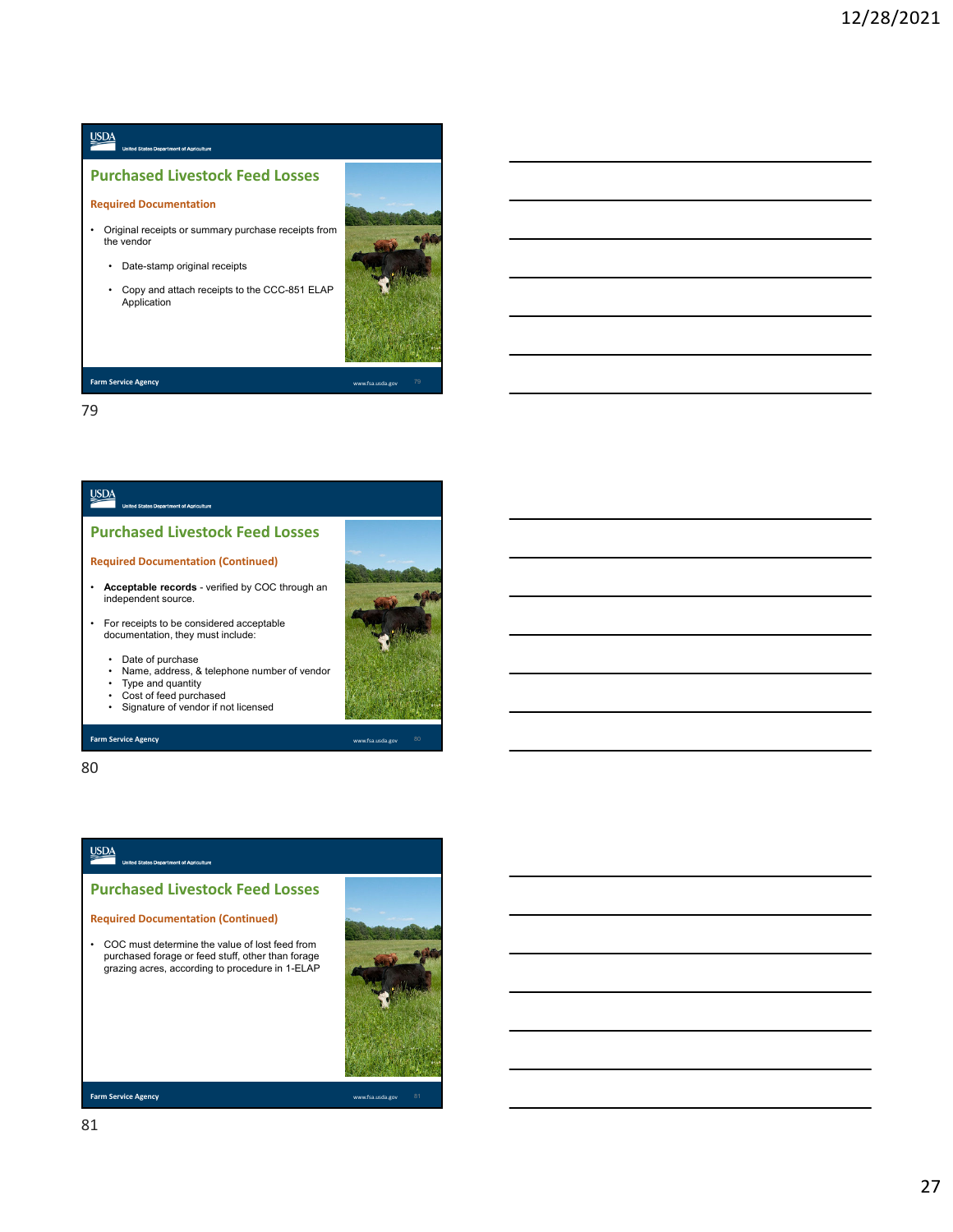# $\underline{\text{USDA}}$

## **Produced Livestock Feed Losses**

#### **Required Documentation (Continued)**

- Participant must provide verifiable or reliable records to COC satisfaction
- Producer may submit a certification if other producers have similar losses



**Farm Service Agency** 

82

## <u>USDA</u>

### **Produced Livestock Feed Losses**

#### **Required Documentation (Continued)**

#### Producers must provide:

- Evidence of either or both of the following:
	- Participant had the ability to produce the kind and amount of forage or feed stuff claimed lost
	- Participant paid for the production of the forage or feed stuff



#### **Farm Service Agency** www.fsa.usda.gov

83

## $\underline{\text{USDA}}$

**Produced Livestock Feed Losses**

**Required Documentation (Continued)**

• Producers must provide:



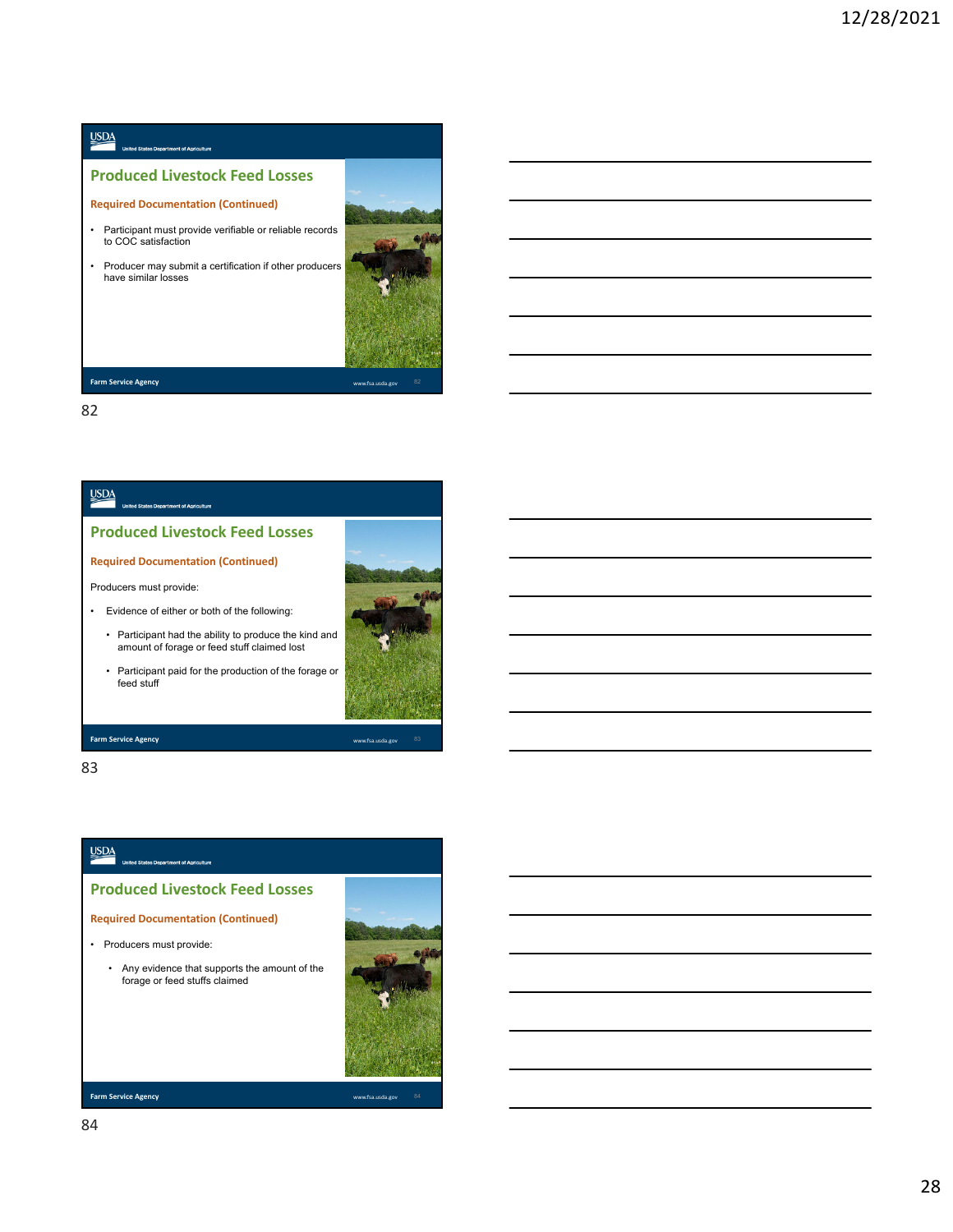# $\underline{\text{VSDA}}$ **Produced Livestock Feed Losses Required Documentation (Continued)**

• COC must:

- Determine whether the feed was intended for the producer's livestock
- Determine the value of the produced feed, according to 1-ELAP



**Farm Service Agency** 

85



86

## $\underline{\text{USDA}}$

**Livestock Additional Feed Purchases**

#### **Required Documentation**

Participant must provide:

- Verifiable or reliable documentation • Original receipts
- Shall provide feed records for:
	- Current year One year immediately preceding loss
	- Two years preceding loss

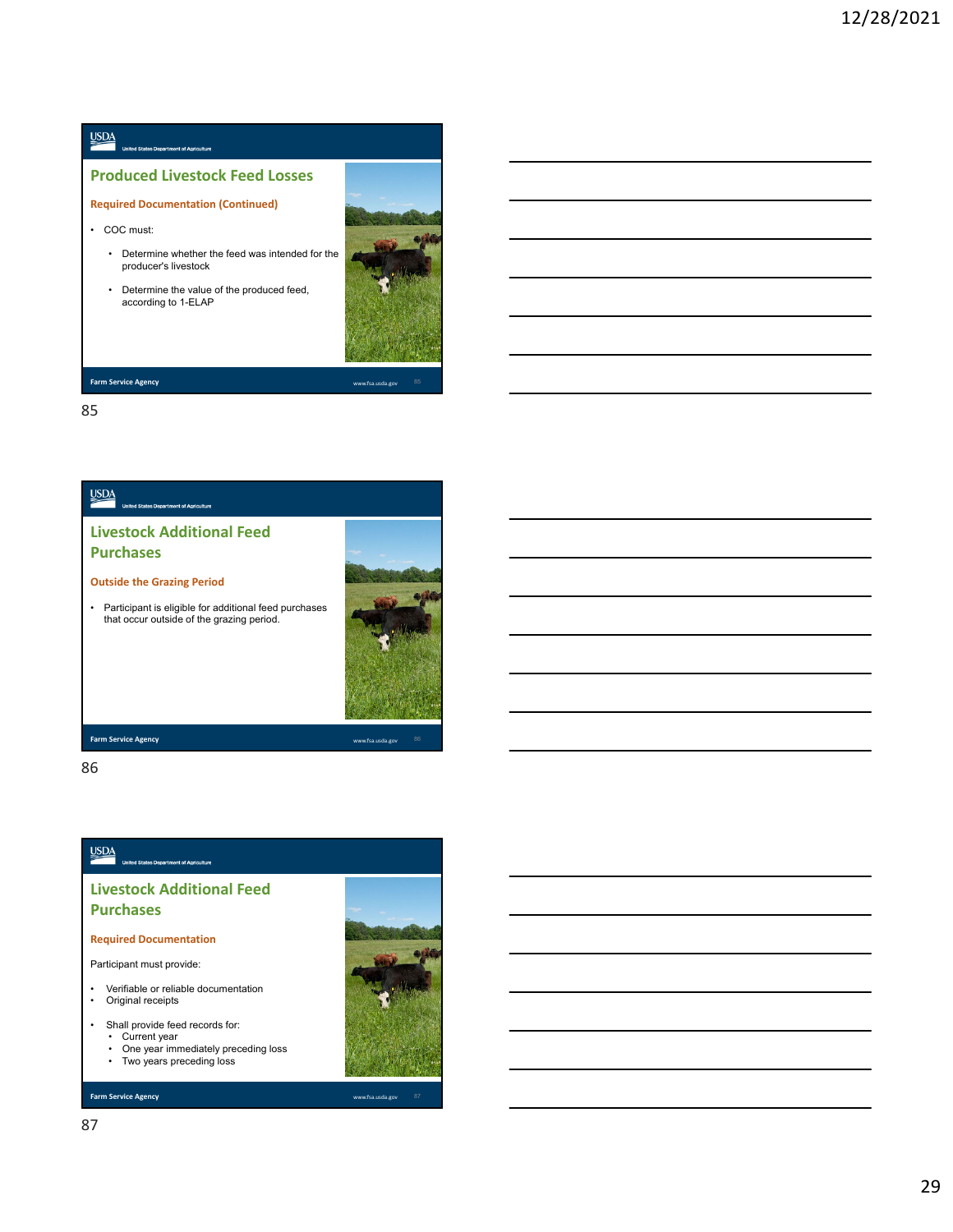## $\underline{\text{VSDA}}$

### **Livestock Additional Feed Purchases**

**Determining Value of Additional Feed Purchases**

COC must determine value of additional feed purchases according to 1-ELAP.

- Review receipts or summaries of feed that was purchased from the beginning date until feed became available
- Review receipts for same time period for previous 2 years

88

**Farm Service Agency** 



89

## $\underline{\text{USDA}}$

#### **Notice of Loss**

- Must be filed within 30 calendar days of when the loss is apparent
- A notice of loss is part of the application process
- Methods for filing the NOL is same as covered with LIP.